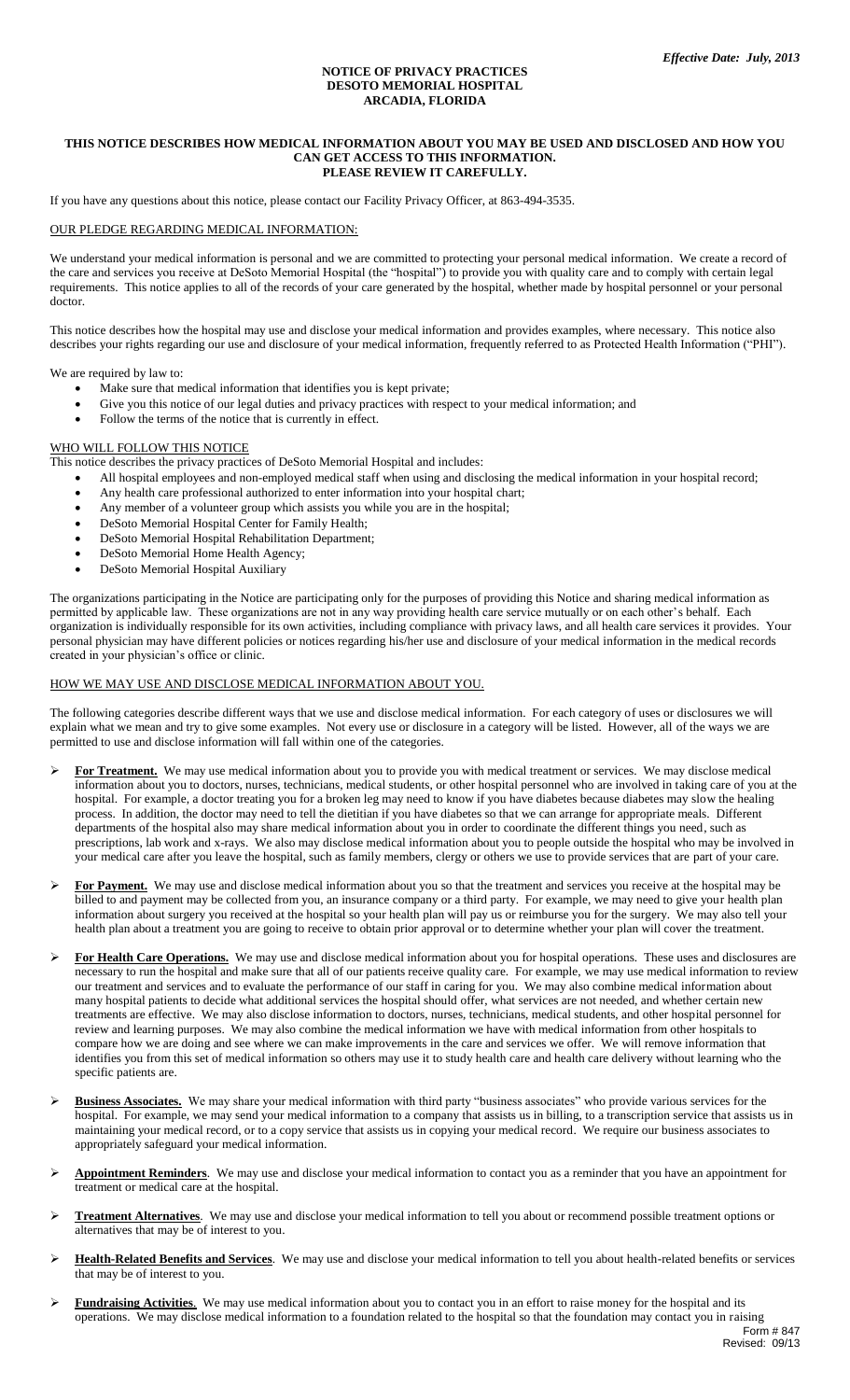money for the hospital. HIPAA allows the release of contact information, such as your name, address and phone number and the dates you received treatment or services at the hospital. For more targeted fundraising additional PHI can be used without consent authorization. If at any time you do not want the hospital to contact you for fundraising efforts, you must notify the Facility Privacy Officer in writing. You may opt back in at any time by again notifying the Facility Privacy Officer in writing.

- Hospital Directory. We may include certain limited information about you in the hospital directory while you are a patient at the hospital. You will be provided the opportunity to restrict the information contained in the directory, restrict to whom this information may be disclosed or opt out of being included in the directory. If you are unable to agree or object, we may include the information we deem is in your best interest based on our professional judgment. This information may include your name, location in the hospital, your general condition (e.g., fair, stable, etc.) and your religious affiliation. The directory information, except for your religious affiliation, may also be released to people who ask for you by name. Your religious affiliation may be given to a member of the clergy, such as a priest or rabbi, even if they don't ask for you by name. In addition, we may also disclose information about you during a disaster relief effort so that your family can be notified.
- **Individuals Involved in Your Care or Payment for Your Care.** We may disclose your medical information to a family member or other persons you allow to be present and involved in your care, such as a friend, relative or spouse. We will only disclose medical information relevant to that person's involvement in your care or payment for your care. In an emergency situation we may use and disclose your medical information to locate and notify a family member, a personal representative, or another person responsible for your care. If you are unable to agree or object to this disclosure we may disclose such information as we deem is in your best interest based on our professional judgment.
- **Research.** Under certain circumstances, we may use and disclose limited medical information about you for quality improvement purposes. For example, a research project may involve comparing the health and recovery of all patients who received one medication to those who received another, for the same condition. Also, clinicians may request our clinical research staff to review your medical information to see if you would be eligible for a study. All research projects, however, are subject to a special approval process.
- $\triangleright$  **As Required By Law.** We will disclose medical information about you when required to do so by federal, state or local law.
- **To Avert a Serious Threat to Health, or Safety.** We may use and disclose your medical information when necessary to prevent a serious threat to your health and safety or the health and safety of the public.

## SPECIAL SITUATIONS

- **Organ and Tissue Donation.** We may release medical information to organizations that handle organ procurement or organ, eye or tissue transplantation or to an organ donation bank, as necessary to facilitate organ or tissue donation and transplantation.
- Military and Veterans. If you are a member of the armed forces, we may release medical information about you as required by military command authorities. We may also release medical information about foreign military personnel to the appropriate foreign military authority.
- $\triangleright$  **Workers' Compensation.** We may release medical information about you for workers' compensation or similar programs. These programs provide benefits for work-related injuries or illness.
- Public Health Risks. We may disclose medical information about you for public health activities. These activities generally include the following:
	- to prevent or control disease, injury or disability;
	- to report births and deaths;
	- to report child abuse or neglect;
	- to report reactions to medications or problems with products;
	- to notify people of recalls of products they may be using;
	- to notify a person who may have been exposed to a disease or may be at risk for contracting or spreading a disease or condition;
	- to notify the appropriate government authority if we believe a patient has been the victim of abuse, neglect or domestic violence. We will only make this disclosure if you agree or when required or authorized by law.
- Health Oversight Activities. We may disclose medical information to a health oversight agency for activities authorized by law. These oversight activities include, for example, audits, investigations, inspections, and licensure. These activities are necessary for the government to monitor the health care system, government programs, and compliance with civil rights laws.
- **Legal Proceedings.** If you are involved in a lawsuit or a dispute, we may disclose your medical information in response to a court or administrative order. We may also disclose medical information in response to a subpoena, discovery request, or other lawful process, but only if efforts have been made to tell you about the request or to obtain an order protecting the information requested.
- **Law Enforcement.** We may release medical information if asked to do so by a law enforcement official:
- In response to a court order, subpoena, warrant, summons or similar process;
- To identify or locate a suspect, fugitive, material witness, or missing person;
- About the victim of a crime if, under certain limited circumstances, we are unable to obtain the person's agreement;
- About a death we believe may be the result of criminal conduct;
- About criminal conduct at the hospital; and
- In emergency circumstances to report a crime; the location of the crime or victims; or the identity, description or location of the person who committed the crime.
- **Coroners, Medical Examiners and Funeral Directors.** We may release medical information to a coroner or medical examiner. This may be necessary, for example, to identify a deceased person or determined the cause of death. We may also release medical information about patients of the hospital to funeral directors as necessary to carry out their duties.
- **National Security and Intelligence Activities.** We may release medical information about you to authorized Federal officials for intelligence, counterintelligence, and other national security activities authorized by law.
- Protective Services for the President and Others. We may disclose medical information about you to authorized federal officials so they may provide protection to the President, other authorized persons or foreign heads of state or conduct special investigations.
- $\triangleright$  **Inmates.** If you are an inmate of a correctional institution or under the custody of a law enforcement official, we may release medical information about you to the correctional institution or law enforcement official. This release would be necessary (1) for the institution to provide you with health care; (2) to protect your health and safety or the health and safety of others; or (3) for the safety and security of the correctional institution.

YOUR RIGHTS REGARDING MEDICAL INFORMATION ABOUT YOU. You have the following rights regarding medical information we maintain about you: